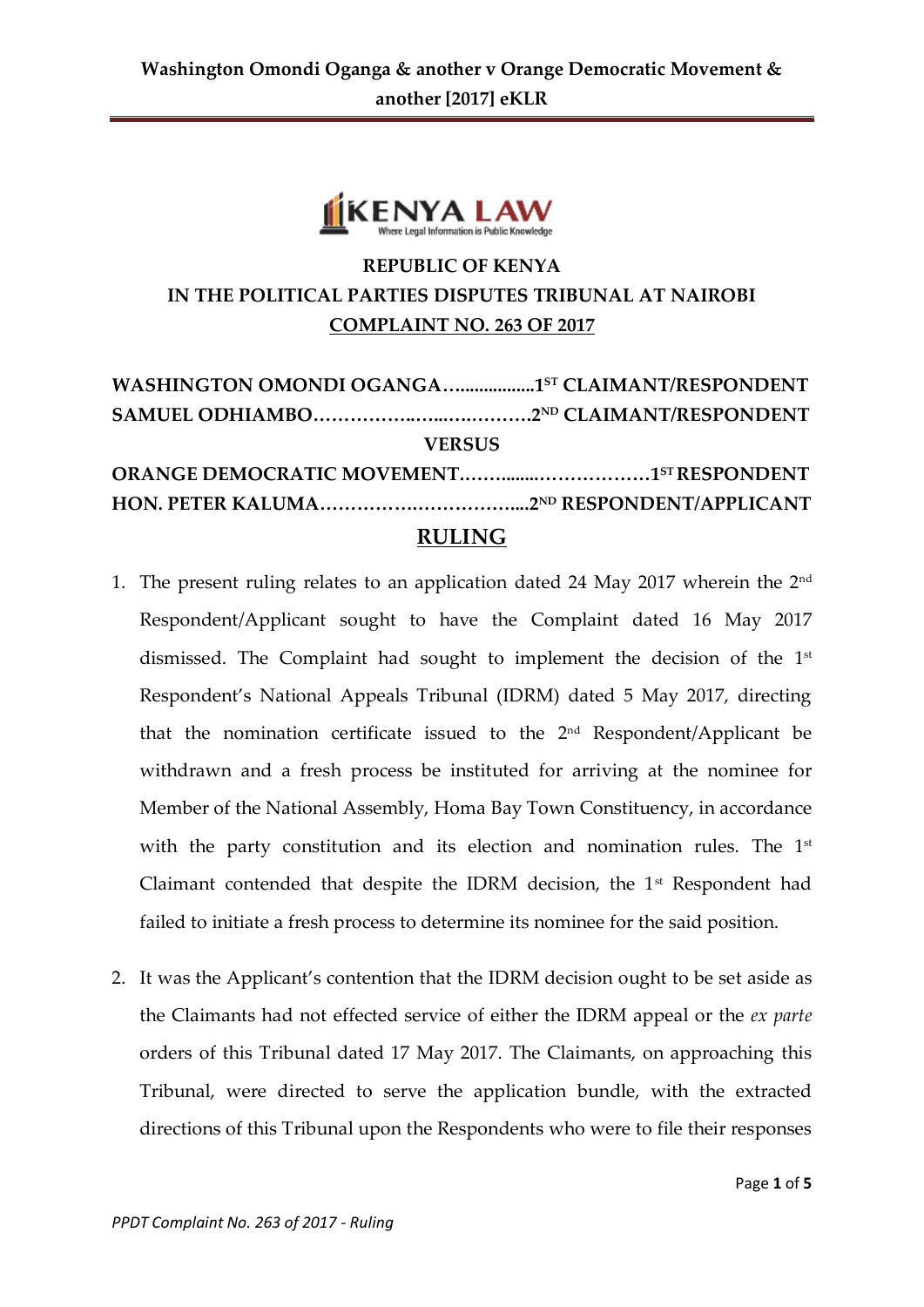and written submissions pending the judgment of the Tribunal on 25 May 2017. However, the Applicant contends that the Claimants did not serve the application, but rather proceeded to file written submissions and wait for judgment.

- 3. Having received information that there were proceedings pending before this Tribunal where his nomination was in issue, the Applicant proceeded to communicate with the 1st Claimant via text message requesting to be served with the said pleadings, to no avail.
- 4. The said 1st Claimant appeared in person. He did not file a reply to the 2 $^{\rm{nd}}$ Respondent's application.

#### *Issues for Determination*

- 5. Upon perusal of the material on record and hearing the parties, we have isolated the following issues for determination:
	- a. Whether the Tribunal has jurisdiction to entertain the present complaint;
	- b. Whether there was effective service of the Complaint; and
	- c. What reliefs, if any, are appropriate

#### *Analysis*

### **a. Whether the Tribunal has jurisdiction to entertain the present complaint**

6. The Applicant called the jurisdiction of this Tribunal into question. He averred that the 1 st Claimant, never having been a party to the IDRM process to which was referred in the claim, section 40 (2) of the Political Parties Act had not been complied with.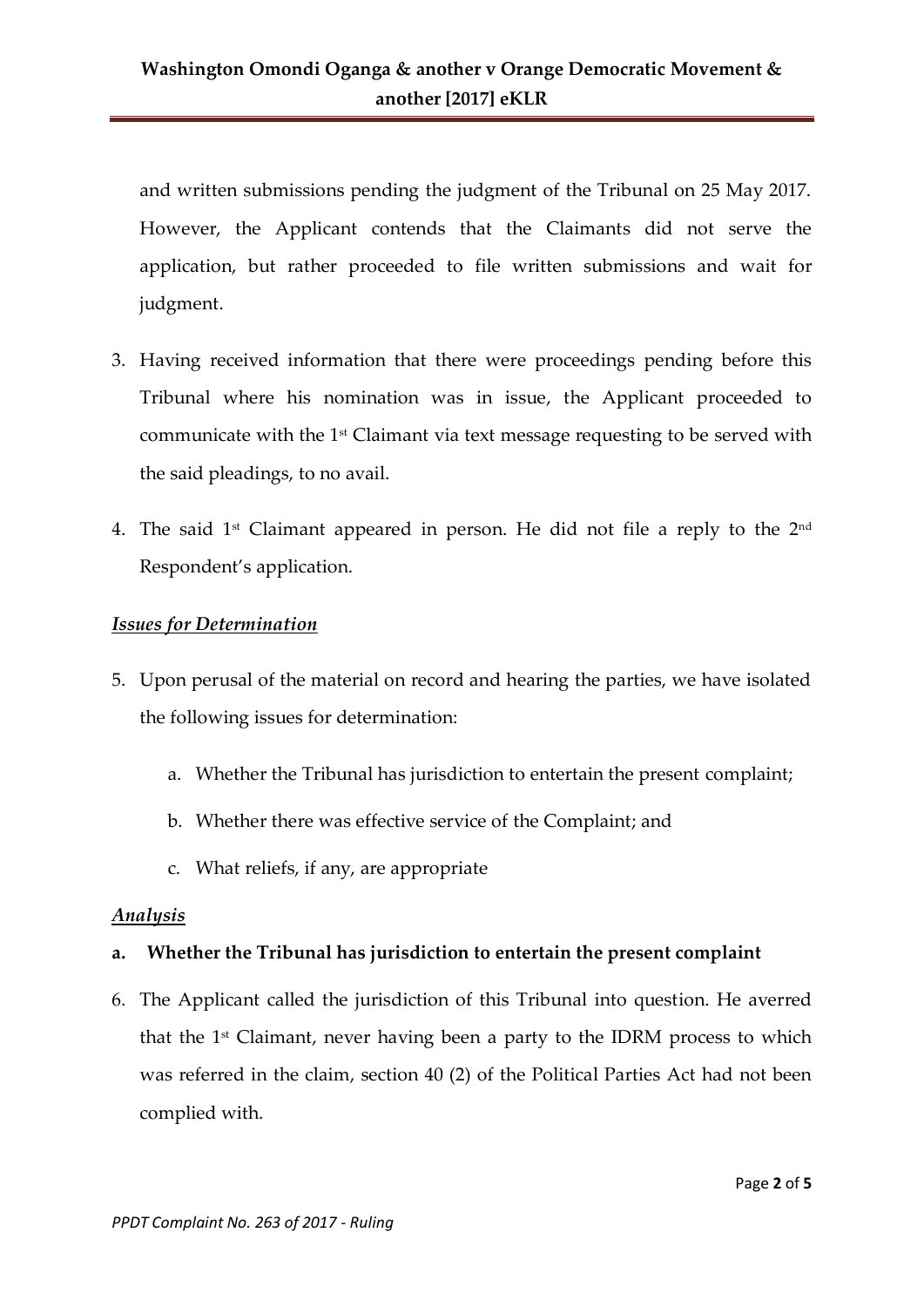- 7. In support of this assertion, the Applicant highlighted that the IDRM proceedings had been instituted by the  $2<sup>nd</sup>$  Claimant; the  $1<sup>st</sup>$  Claimant had simply been referred to as a witness as can be seen at page 3 of the IDRM decision. It was also asserted that the 2nd Claimant was outside the country during the pendency of the Tribunal proceedings, thus outside the jurisdiction of this Tribunal. It was their assertion that the Claimants were abusing the court process and as such, the Tribunal was divested of jurisdiction. Citing the case of *David Onyango Oloo v Attorney-General* [1987] eKLR to the effect that whereas default judgment was arrived at *ex–parte*, it ought to be set aside as a matter of right in the interests of justice.
- 8. Section 40 (2) requires that the parties attempt to resolve the dispute through an IDRM process before moving the Tribunal. It is clear from the material on the record that the Claimants herein were aspirants for the said seat. The IDRM fees were paid by the 1st Claimant/Respondent. The dispute before the IDRM was the manner in which the nomination exercise that saw the 2<sup>nd</sup> Respondent/Applicant declared winner was conducted. It is thus clear that there was an attempt at IDRM within the meaning of section 40 (2) and therefore this ground fails.

# **b. Whether the Complaint and IDRM finding should be struck out for want of service**

- 9. It is not disputed that the Applicant did not participate in the IDRM proceedings. The IDRM decision dated 5 May 2017 however indicates that he was notified of the proceedings via text message. It was on this basis that the IDRM proceedings proceeded *ex parte*.
- 10. Upon the Claimants moving this Tribunal, by our order dated 17 May 2017 this Tribunal directed the Claimants to serve the Complaint upon the Respondents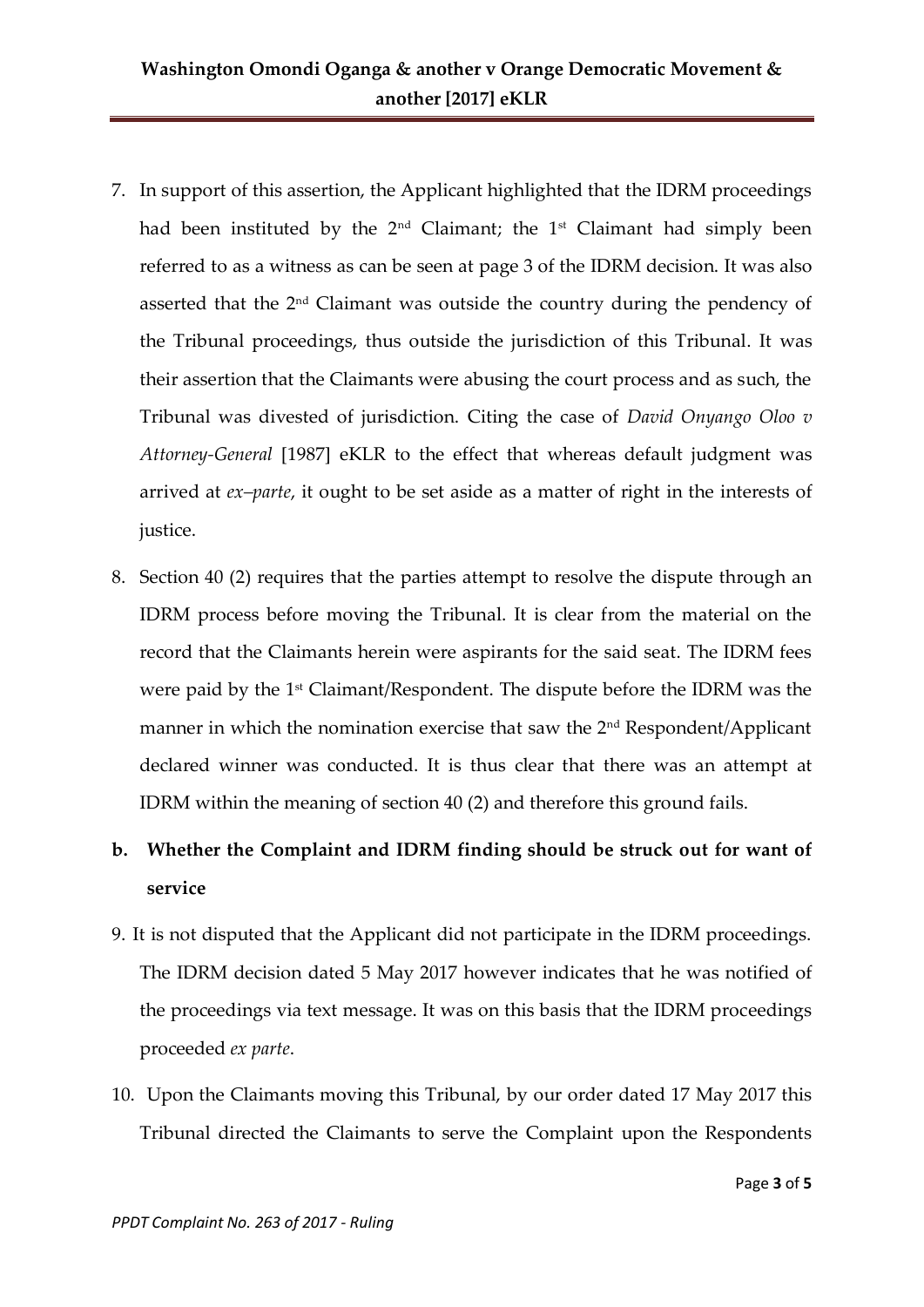together with the directive that they file the responses along with their written submissions. The order also stated the day when this Tribunal would deliver its decision based on the evidence that would have been adduced by the time of it deliberating.

- 11. During the proceeding before us, the  $2<sup>nd</sup>$  Claimant did not appear. However, the 1 st Claimant was in person and by his own admission, stated that had not filed an affidavit of service. It was the Applicant's contention that where no service was effected, the right to be heard before adverse action is taken was violated.
- 12. It is clear that the Respondents were not served as directed by this Tribunal. The legal authorities commended to us by the Applicant provide that in such circumstances the effect is that the pleadings ought to be struck out.
- 13. Election processes are tight time bound processes that must quickly and efficiently be executed to allow for progress towards determination of new leaders. The issue in contention is the result of a party primary. Each political party must quickly determine its representative who can then begin the official campaign against other political party representatives.
- 14. If this flow presents, it will allow Kenyans to fully engage in the democratic electoral process envisaged in the laws. It is for this reason that all actors respect timelines set by the IEBC on directions as to the nomination period. The Claimants moved this Tribunal *ex parte* and extracted orders that were delivered in a manner intended to ensure that given these said tight time lines, all Parties would have their day in court, so to speak. He seems to have simply sat back and indeed on the day this application was being executed admitted that he had only come for the Tribunal's judgment.

#### *Orders*